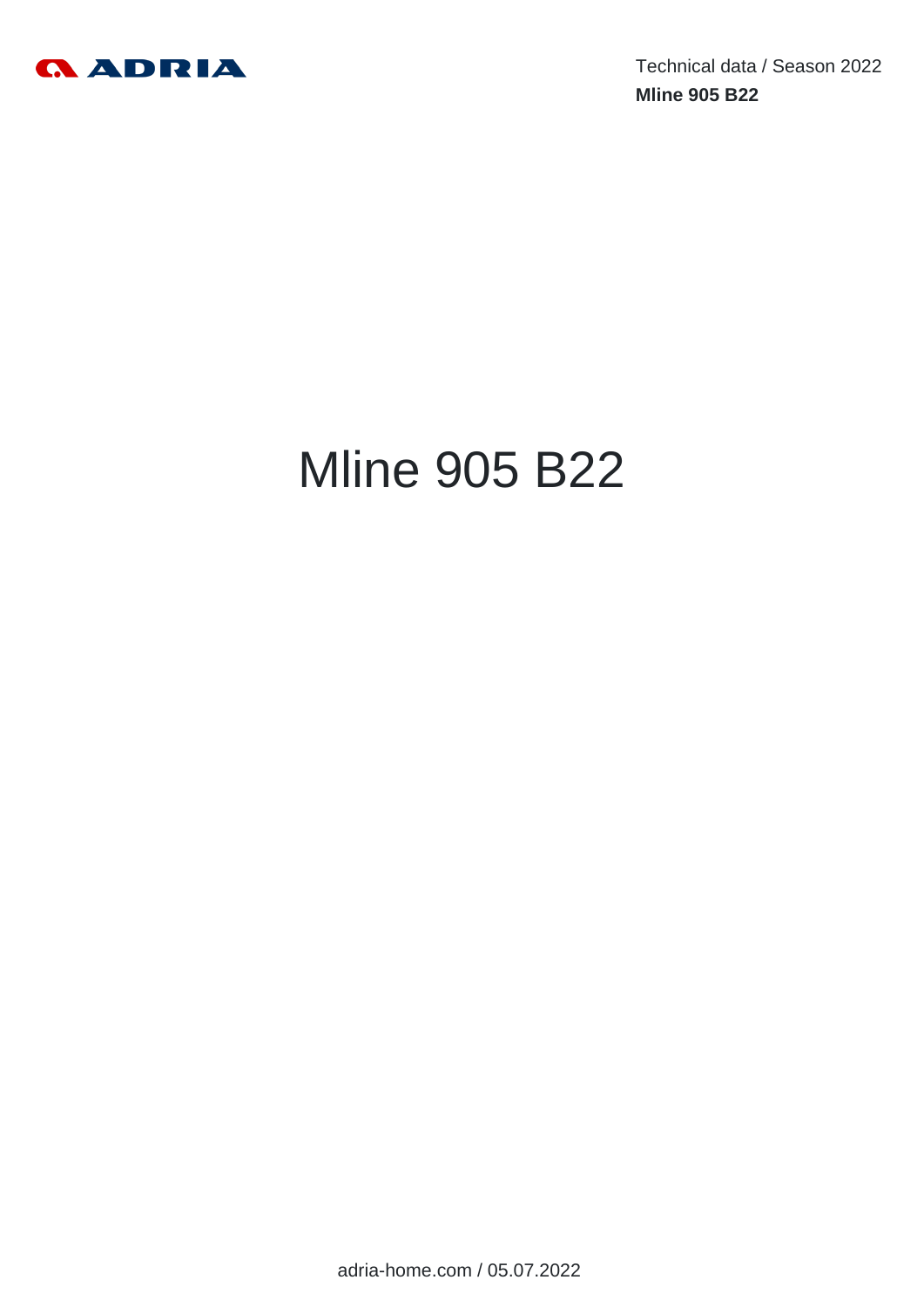

## **Facade:**



**Layout:**

**MLine 905 B22** 



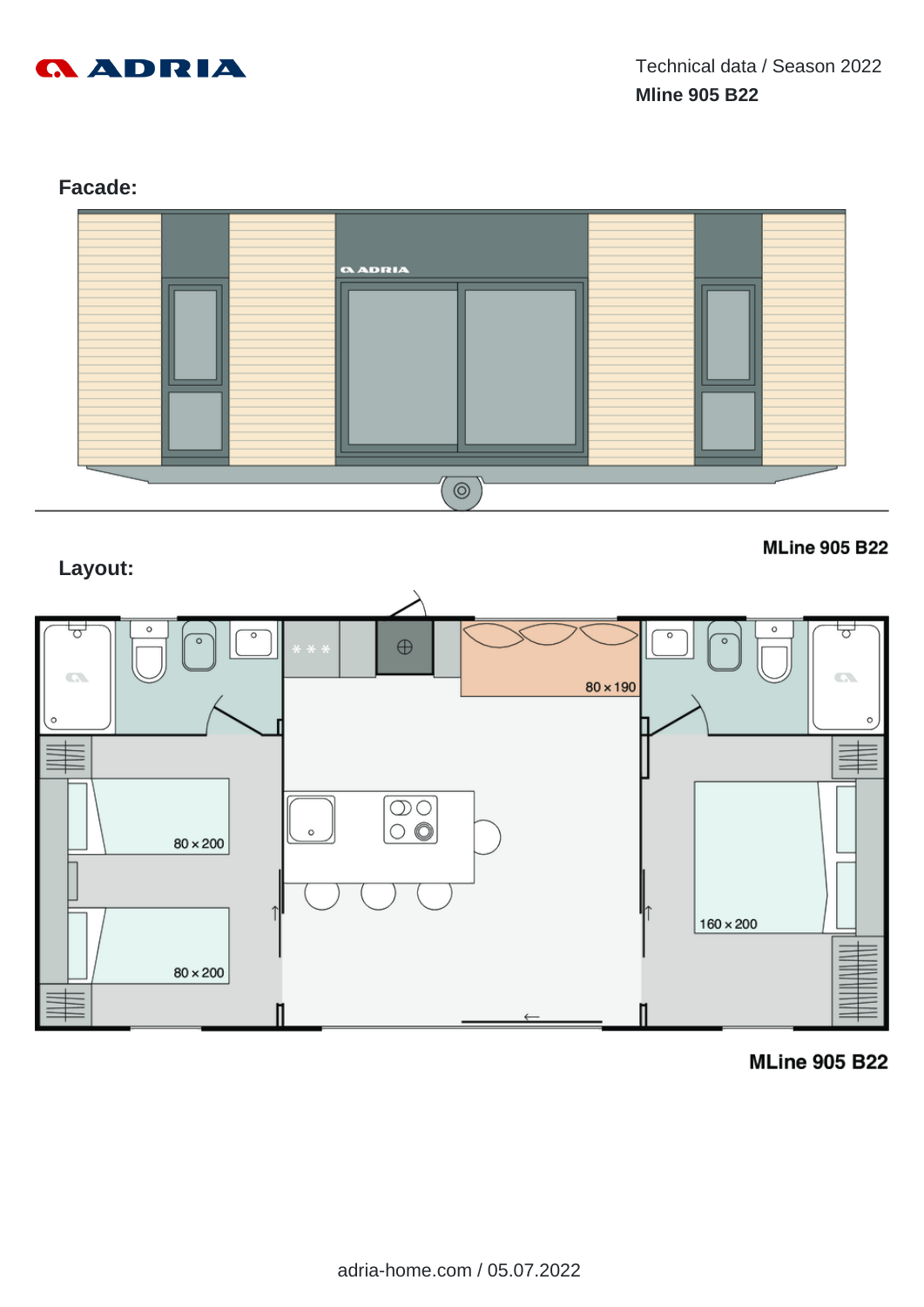

Technical data / Season 2022 **Mline 905 B22**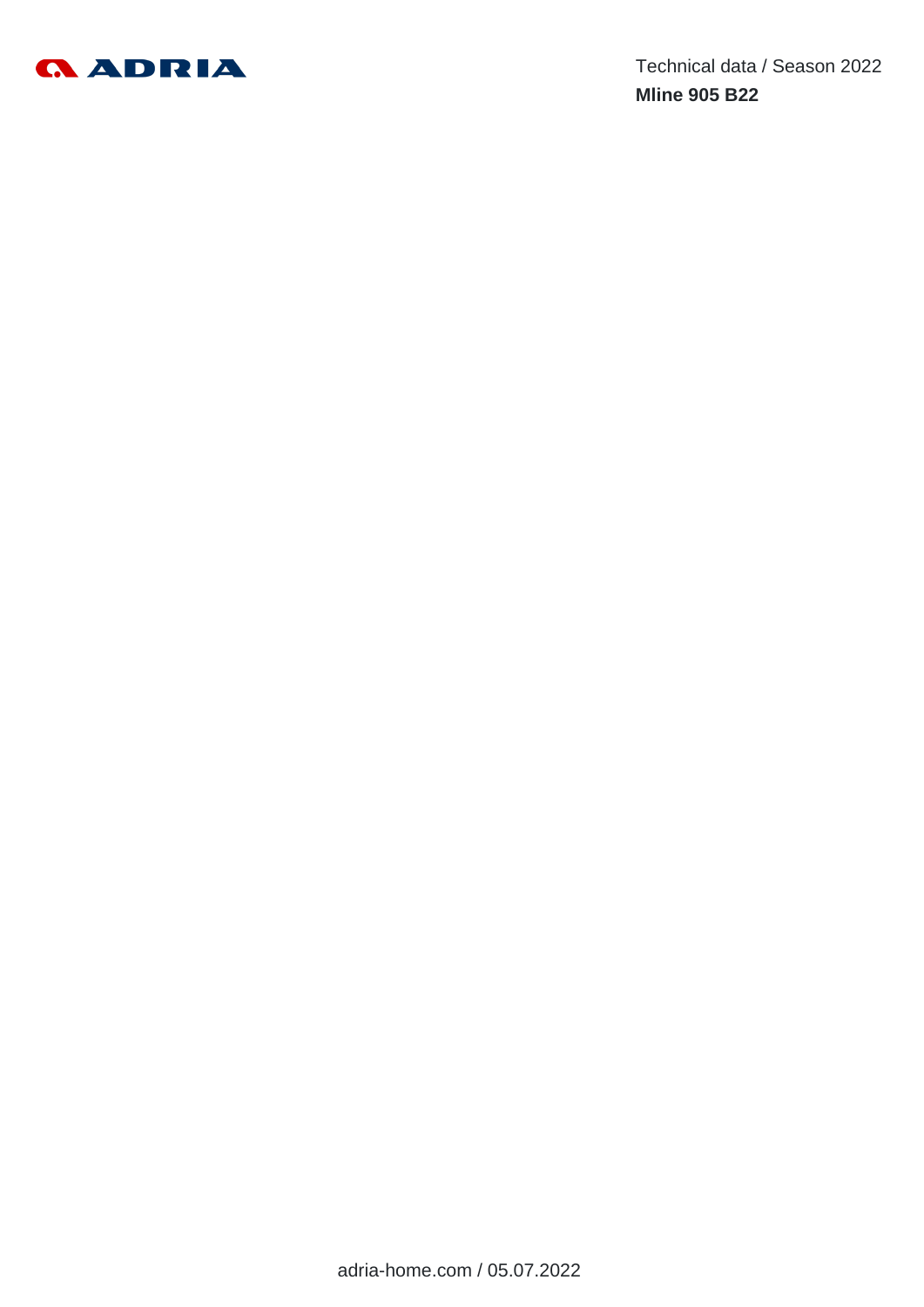

#### **C6 BATHROOM**

| Electrical socket in bathroom                                             | X              |
|---------------------------------------------------------------------------|----------------|
| Shower cabin                                                              | 80 x 120       |
| Shower sliding doors with security glass                                  | X              |
| Shower PVC wall                                                           | X              |
| Shower rail with sliding shower holder                                    | $\chi$         |
| Shower rail with adjustable sliding shower holder and rain shower<br>head | O              |
| Wash-stand with mixer tap                                                 | $\chi$         |
| Mirror with shelf in bathroom                                             | $\sf X$        |
| Ceramic toilet with toilet seat                                           | $\sf X$        |
| PVC toilet tank with saving function                                      | $\chi$         |
| Built-in toilet tank with saving function                                 | O              |
| Built-in toilet tank with saving function connected to wash-stand         | O              |
| Bidet with mixer tap in bathroom                                          | O              |
| <b>Towel holder</b>                                                       | X              |
| Toilet roll holder                                                        | X              |
| Hangers in bathroom (2 pcs)                                               | $\chi$         |
| Hairdryer in bathroom                                                     | $\overline{O}$ |
| Bathroom fan in bathroom                                                  | $\overline{O}$ |
| Built-in ceiling spot LED lights in bathroom                              | X              |

#### **C7 BATHROOM 2**

| Electrical socket in bathroom 2                                   | X        |
|-------------------------------------------------------------------|----------|
| Shower cabin                                                      | 80 x 120 |
| Shower sliding doors with security glass                          | X        |
| Shower PVC wall                                                   | X        |
| Shower rail with sliding shower holder                            | X        |
| Shower rail with adjustable sliding shower holder and rain shower | O        |
| head                                                              |          |
| Wash-stand with mixer tap                                         | X        |
| Mirror with shelf in bathroom 2                                   | X        |
| Ceramic toilet with toilet seat                                   | X        |
| PVC toilet tank with saving function                              | X        |
| Built-in toilet tank with saving function                         | O        |
|                                                                   |          |

adria-home.com / 05.07.2022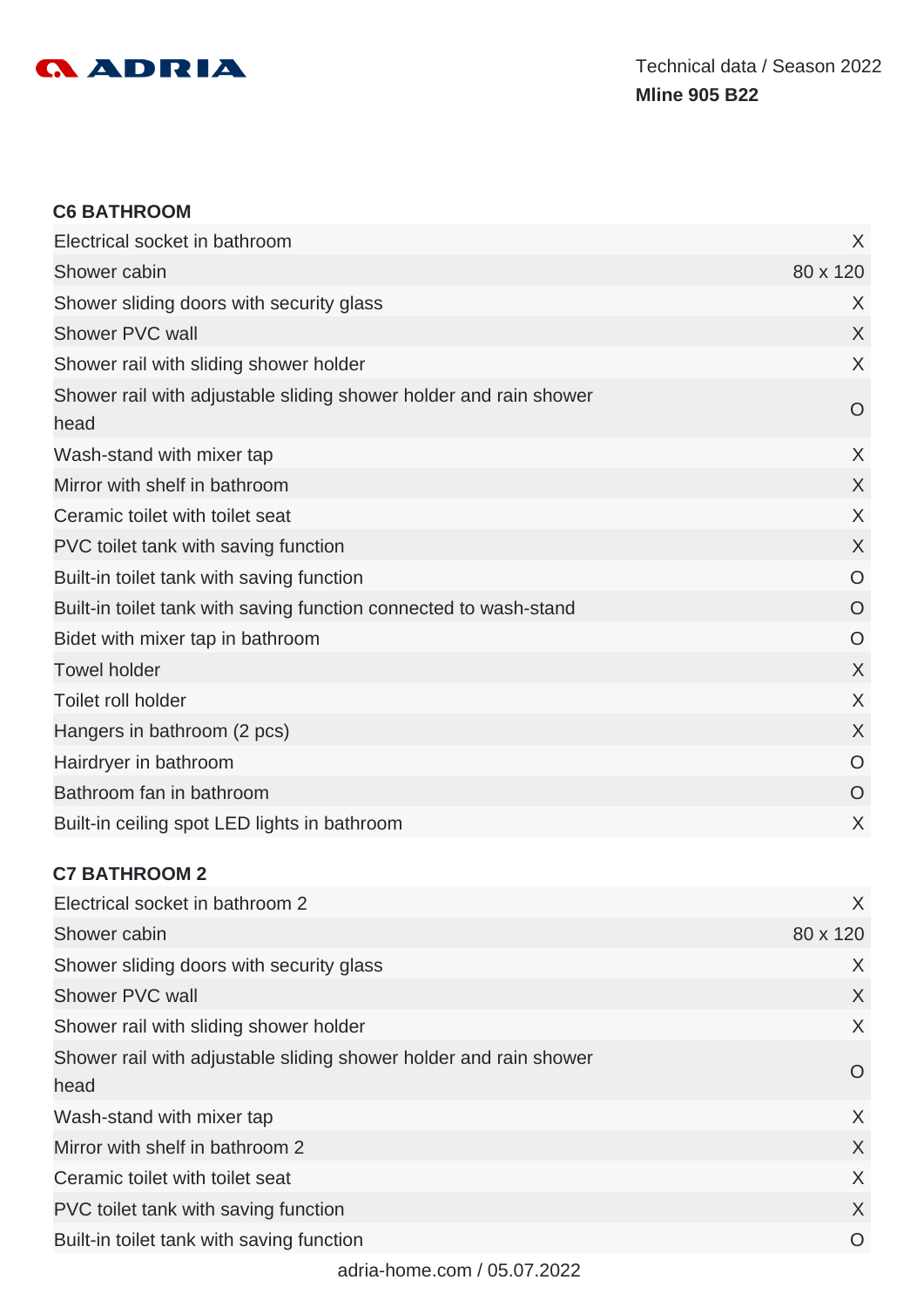

| Built-in toilet tank with saving function connected to wash-stand | $\mathcal{L}$ |
|-------------------------------------------------------------------|---------------|
| Bidet with mixer tap in bathroom 2                                | O             |
| <b>Towel holder</b>                                               | $\chi$        |
| Toilet roll holder                                                | X             |
| Hangers in bathroom 2 (2 pcs)                                     | X             |
| Hairdryer in bathroom 2                                           | $\Omega$      |
| Bathroom fan in bathroom 2                                        | O             |
| Built-in ceiling spot LED lights in bathroom 2                    | X             |

### **C4 CHILDREN BEDROOM**

| Underbed in children's room                                                 | O              |
|-----------------------------------------------------------------------------|----------------|
| Single beds with slatted bed base                                           | 80 x 200       |
| Foam mattresses PN25 in children's bedroom                                  | X              |
| Foam mattresses HR35 in children's bedroom                                  | $\overline{O}$ |
| Wooden bed upholstery in children's bedroom                                 | O              |
| Upholstered bed in children's bedroom                                       | O              |
| Wooden headboard in children's bedroom                                      | X              |
| Upholstered headboard in children's bedroom                                 | $\overline{O}$ |
| Bedside tables in children's bedroom                                        | X              |
| Wall shelf over the bed in children's bedroom                               | X              |
| Decorative wall panel above shelve in children's bedroom                    | $\overline{O}$ |
| Cupboards over the bed in children's bedroom                                | $\overline{O}$ |
| Wardrobe in children's bedroom                                              | X              |
| Hangers in children's bedroom (2 pcs)                                       | X              |
| Mirror in children's bedroom                                                | $\circ$        |
| Loft bed in children's bedroom                                              | O              |
| Reading LED lights in children's bedroom                                    | X              |
| Ambiental LED lightning under the shelf in children's bedroom               | $\overline{O}$ |
| USB charging module in children's bedroom (1x C, 1x B)                      | $\circ$        |
| Electrical sockets in children's bedroom (2 pcs)                            | X              |
| Built-in ceiling spot LED lights in children's bedroom with 1-way<br>switch | X              |

#### **A1 GENERAL**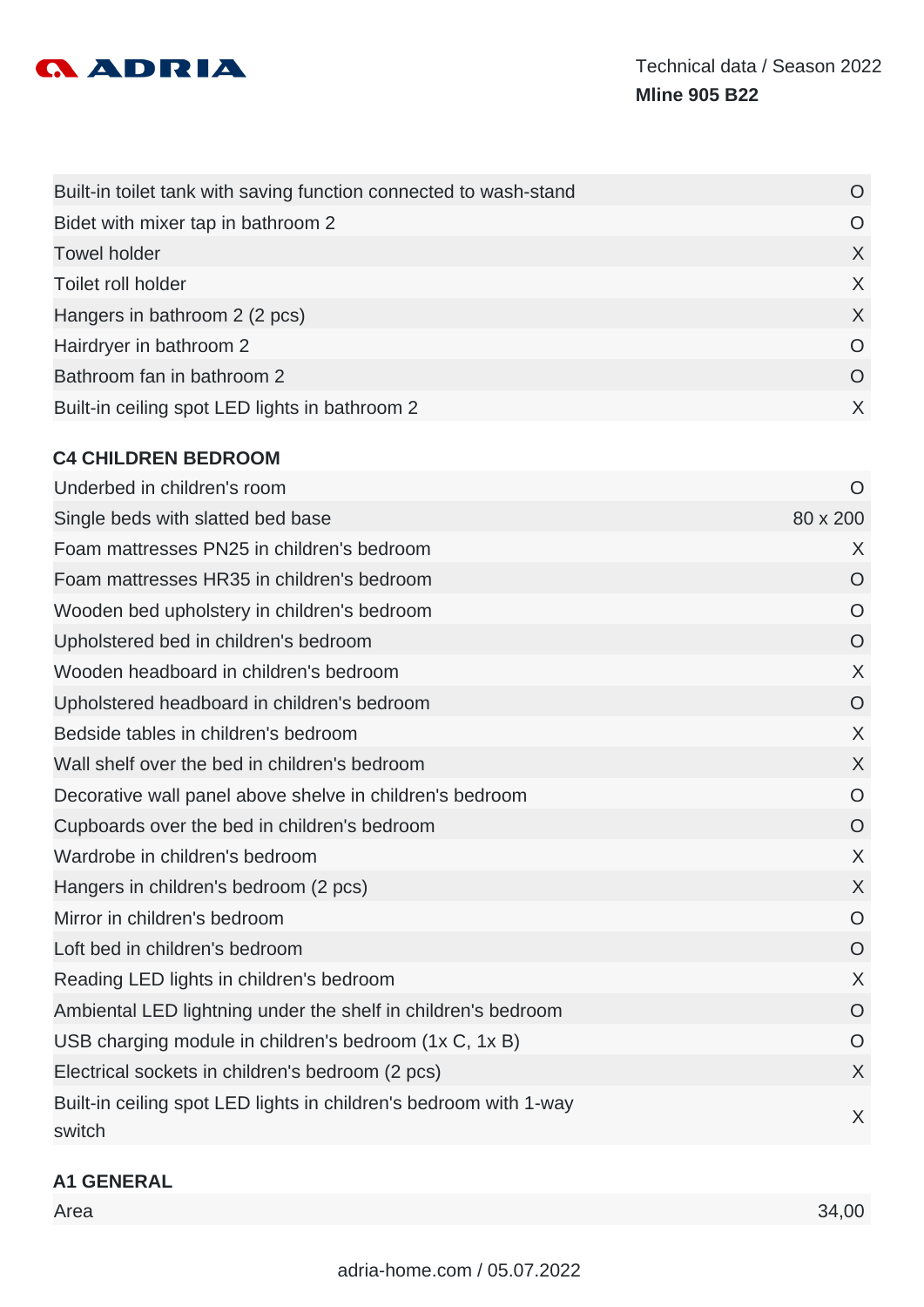

| Number of beds      | $4 + 1$        |
|---------------------|----------------|
| Number of bedrooms  | 2              |
| Number of bathrooms | $\overline{2}$ |
| Length              | 9,00           |
| Width               | 4,50           |
| Height              | 3,45           |

#### **B1 CHASSIS**

| 100% Galvanized Steel Chassis |  |
|-------------------------------|--|
| Inflatable wheels             |  |
| Detachble hook                |  |
| <b>Leveling Feet</b>          |  |

#### **B2 FLOOR**

| Vynil flooring                                                     |  |
|--------------------------------------------------------------------|--|
| Moisture resistant CTB-H floor 19 mm with ALU isolation floor foil |  |

#### **B3 EXTERIOR WALLS**

| Adria Sanwdich Technology ®AST external walls 45 mm (R=1,35<br>m2K/W | $\chi$         |
|----------------------------------------------------------------------|----------------|
| Decorative attic: Metal sheet - matching colour of windows and       | X              |
| doors                                                                |                |
| Cladding L/R: Facade without final layer                             | X              |
| Cladding L/R: Facade VANILLA Jub Family 325                          | $\overline{O}$ |
| Cladding L/R: Facade GREEN Jub Vitality 115                          | $\circ$        |
| Cladding L/R: Facade BLUE Jub Vitality 20                            | $\circ$        |
| Cladding L/R: Facade BROWN GREY Jub Family 15                        | O              |
| Cladding L/R: White Metal Panel                                      | $\overline{O}$ |
| Cladding L/R: Anthracite Metal Panel                                 | O              |
| Cladding L/R: Adria PVC Whiteline horizontal                         | $\overline{O}$ |
| Cladding L/R: Adria PVC Blackline horizontal                         | O              |
| Cladding L/R: Larchwood horizontal                                   | O              |
| Cladding L/R: Larchwood vertical                                     | O              |
| Cladding L/R: Larchwood Blackline horizontal                         | $\circ$        |
| Cladding L/R: Trend PVC Ivory SOFT FS-301 vertical                   | O              |
| Cladding L/R: Trend PVC Mastic SOFT FS-301 vertical                  | O              |
|                                                                      |                |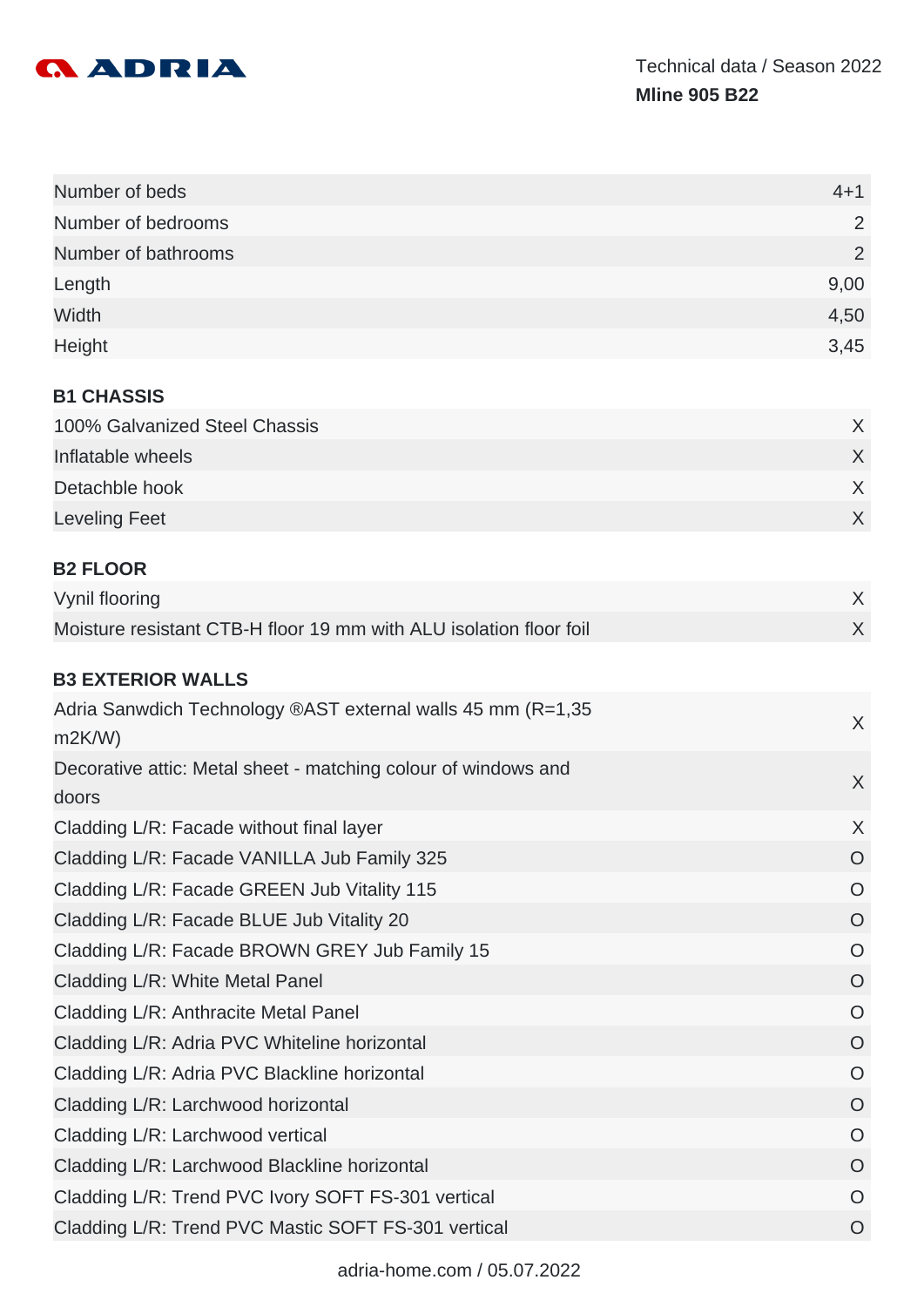

| Cladding L/R: Trend PVC Anthracite SOFT FS-301 vertical         | $\circ$        |
|-----------------------------------------------------------------|----------------|
| Cladding L/R: Trend PVC Pearl Grey STONE FS-301 vertical        | $\overline{O}$ |
| Decorative Cladding: Facade without final layer                 | X              |
| Decorative Cladding: Facade VANILLA Jub Family 325              | $\overline{O}$ |
| Decorative Cladding: Facade GREEN Jub Vitality 115              | $\circ$        |
| Decorative Cladding: Facade BLUE Jub Vitality 20                | $\overline{O}$ |
| Decorative Cladding: Facade BROWN GREY Jub Family 15            | $\circ$        |
| Decorative Cladding: White Panel                                | $\overline{O}$ |
| Decorative Cladding: Anthracite panel                           | $\circ$        |
| Decorative Cladding: Larchwood vertical                         | $\circ$        |
| Decorative Cladding: Larchwood Blackline horizontal             | $\circ$        |
| Decorative Cladding: Adria PVC Whiteline horizontal             | $\circ$        |
| Decorative Cladding: Trend PVC Ivory SOFT FS-301 vertical       | $\circ$        |
| Decorative Cladding: Trend PVC Mastic SOFT FS-301 vertical      | $\circ$        |
| Decorative Cladding: Trend PVC Anthracite SOFT FS-301 vertical  | $\circ$        |
| Decorative Cladding: Trend PVC Pearl Grey STONE FS-301 vertical | $\overline{O}$ |
| Other Three Sides: Soft PVC Vnyl Silver Cedar vertical          | X              |
| Other Three Sides: Trend PVC Ivory SOFT FS-301 vertical         | $\overline{O}$ |
| Other Three Sides: Trend PVC Mastic SOFT FS-301 vertical        | $\circ$        |
| Other Three Sides: Trend PVC Anthracite SOFT FS-301 vertical    | $\circ$        |
| Other Three Sides: Trend PVC Pearl Grey STONE FS-301 vertical   | $\circ$        |
| Other Three Sides: Facade VANILLA Jub Family 325                | $\circ$        |
| Other Three Sides: Facade GREEN Jub Vitality 115                | $\circ$        |
| Other Three Sides: Facade BLUE Jub Vitality 20                  | O              |
| Other Three Sides: Facade BROWN GREY Jub Family 15              | O              |
| <b>Other Three Sides: Larchwood Vertical</b>                    | O              |
| <b>Other Three Sides: Larchwood Horizontal</b>                  | O              |
| Other Three Sides: Larchwood Blackline horizontal               | O              |
| Corners: Color of cladding                                      | X              |
| Decorative Cladding: Larchwood horizontal                       | O              |
| Other Three Sides: Adria PVC Whiteline horizontal               | O              |
| Other Three Sides: Adria PVC blackline horizontal               | O              |
| Decorative Cladding: Adria PVC Blackline horizontal             | O              |

#### **B4 WINDOWS AND DOORS**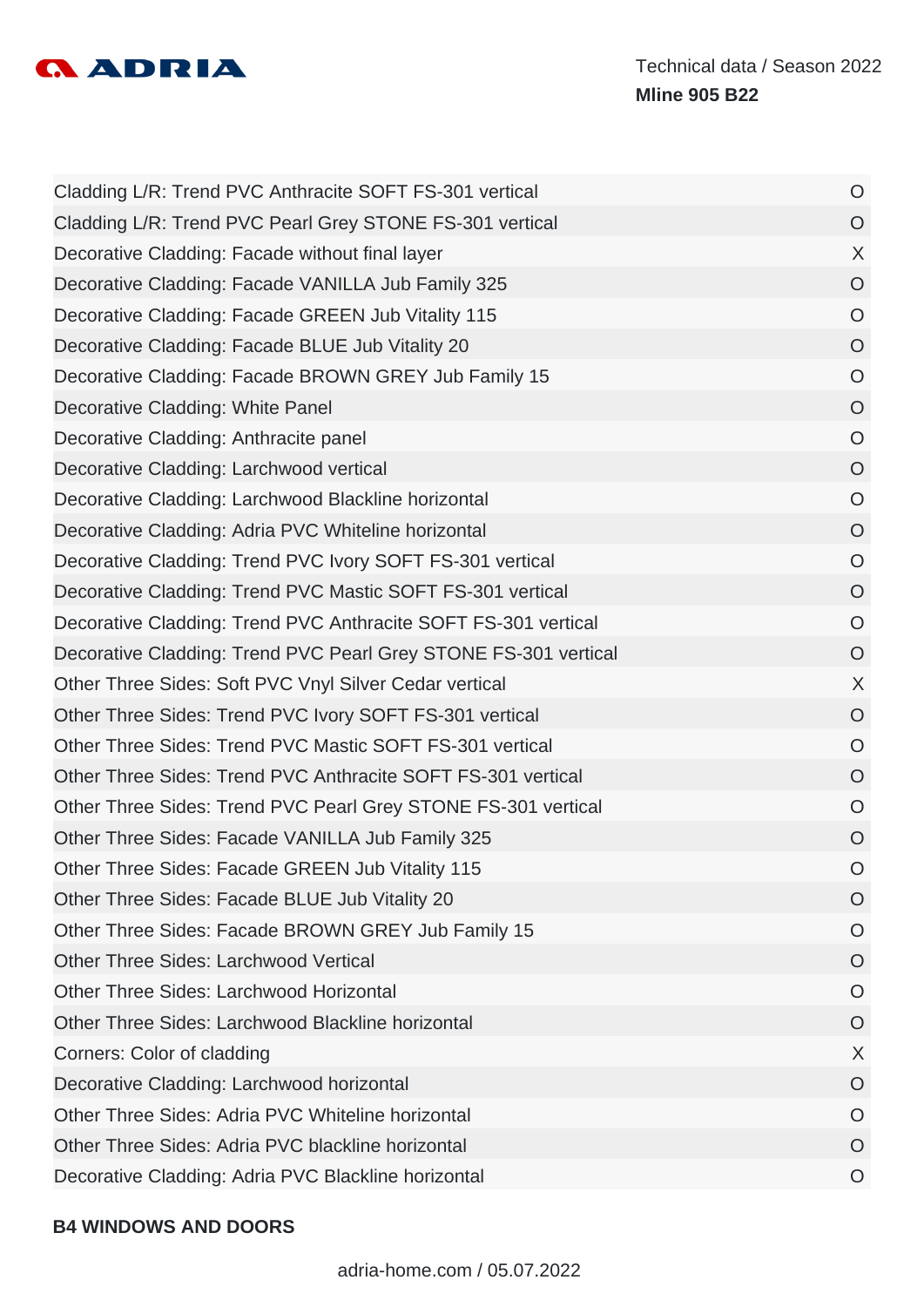

| PVC white windows and doors with termopan glass                     | X        |
|---------------------------------------------------------------------|----------|
| PVC windows and doors with termopan glass - anthracite outside,     | $\Omega$ |
| white inside                                                        |          |
| Tinted windows in bathrooms                                         | X        |
| Panoramic sliding entrance door with security glass and door holder | X        |
| Built-in blinds on all windows - matching colour of windows and     | $\Omega$ |
| doors                                                               |          |
| Rolo shutters on bathroom windows                                   | $\Omega$ |
| Master cylinder                                                     | $\Omega$ |
| ALU door of external box - matching colour of windows and doors     | X        |
| Master key (3 pieces)                                               | $\Omega$ |
| Mosquito nets on all windows - matching colour of windows           | $\Omega$ |
|                                                                     |          |

### **B5 ROOF AND CEILLING**

| Single-pitched Roof                                            | X        |
|----------------------------------------------------------------|----------|
| Roof construction class A (150 kg/m2)                          | X        |
| Roof type: Galvanized steel roof                               | X        |
| Roof colour: White                                             | X        |
| Roof Colour: Anthracite                                        | O        |
| Roof type: PVC roof                                            | $\circ$  |
| Secondary roof type: PVC foil                                  | X        |
| Roof insulation glass wool 50 mm (R=1,25 m2K/W)                | X        |
| Flat heigher ceiling in all rooms 225 cm                       | X        |
| <b>Gutters</b>                                                 | X        |
| Vertical draining pipes - matching colour of windows and doors | O        |
| Gutter guard for leaves                                        | O        |
| Roof construction class B (250 kg/m2)                          | $\Omega$ |
|                                                                |          |

#### **C0 INTERIOR**

| <b>Textile Combination - STANDARD</b>                   | <b>PARIS 2022</b>      |
|---------------------------------------------------------|------------------------|
| <b>Textile Combination - OPTION 1</b>                   | <b>MARSEILLES 2022</b> |
| <b>Textile Combination - OPTION 2</b>                   | <b>MILANO 2022</b>     |
| <b>Textile Combination - OPTION 3</b>                   | <b>RIMINI 2022</b>     |
| <b>Furnishing Decor - STANDARD</b>                      | NATURAL 2022           |
| Dimout curtains in all rooms except bathroom and toilet | X                      |
| Daily curtains in all rooms except bathroom and toilet  | $\Omega$               |
| adria-home.com / 05.07.2022                             |                        |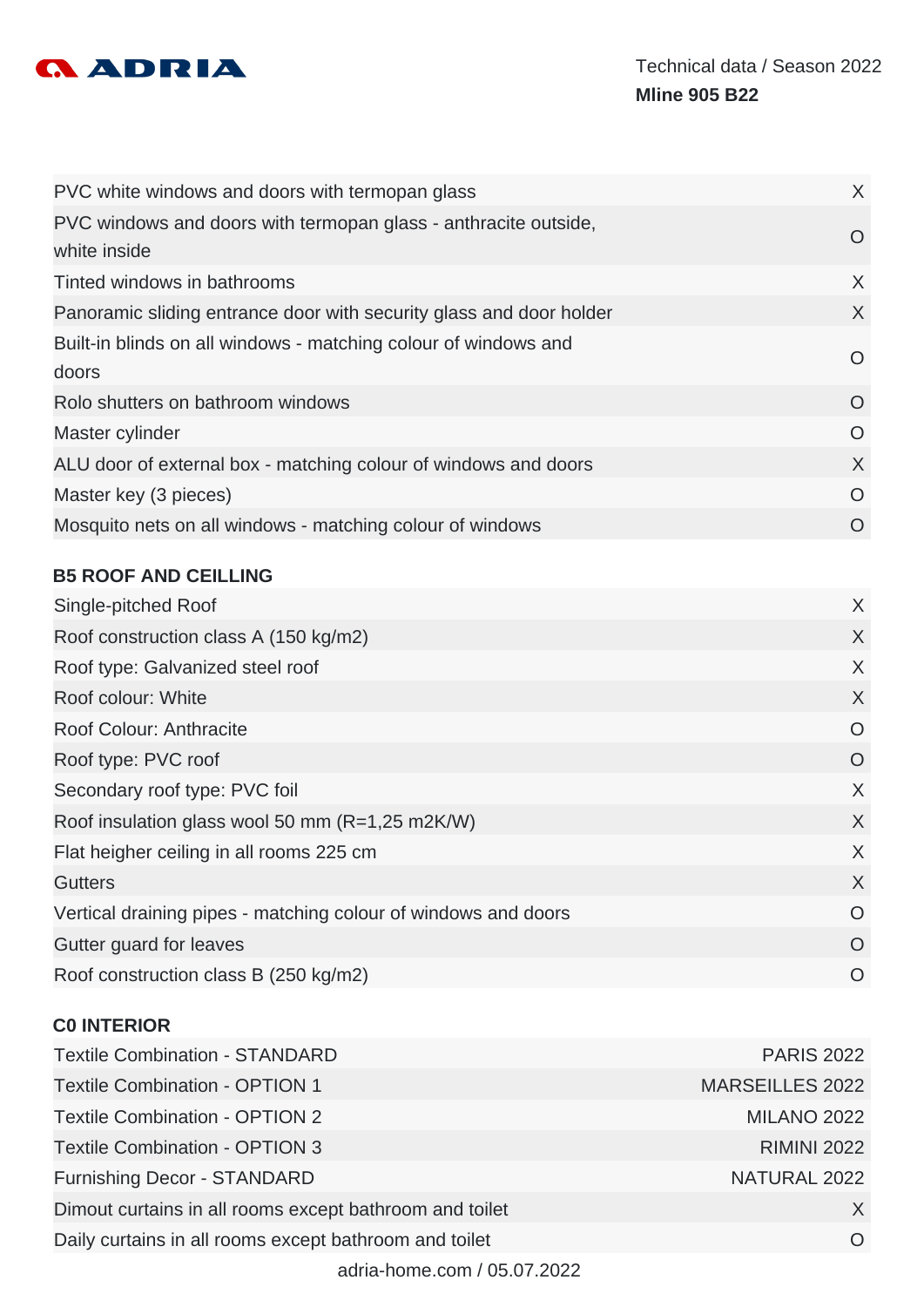

| Sofa Cushions - STANDARD                 | <b>SILVER MAGIC 2022</b>    |
|------------------------------------------|-----------------------------|
| Sofa Cushions - OPTION 1                 | FRESH WIND 2022             |
| Sofa Cushions - OPTION 2                 | <b>DIAMOND SPARKLE 2022</b> |
| Sofa Cushions - OPTION 3                 | <b>GOLDEN STAR 2022</b>     |
| Interior separation walls 16 mm          | X                           |
| Interior doors 25 mm with PVC doorframes | X                           |
| Door stopper                             | X                           |
| Metal doorhooks                          | X                           |
| Soft close for furniture                 | X                           |
| Bathroom and toilet door with lock       | X                           |

#### **C1 LIVING ROOM**

| Sofa                                                              | X              |
|-------------------------------------------------------------------|----------------|
| Sofa extendable                                                   | $\overline{O}$ |
| Sofa with decorative seams                                        | $\overline{O}$ |
| Sofa with decorative seams extendable                             | O              |
| <b>Barstools</b>                                                  | X              |
| Wall shelf over the sofa in living room                           | X              |
| Hangers in living room (2 pcs)                                    | X              |
| Mirror in living room                                             | X              |
| Fire extinguisher (1kg) in living room                            | O              |
| Fire blanket in living room                                       | $\overline{O}$ |
| Smoke detector in living room                                     | $\overline{O}$ |
| Adria Bluetooth sound system                                      | $\overline{O}$ |
| Decorative wall in living room                                    | X              |
| Ambiental LED lightning in living room                            | O              |
| UTP socket in living room                                         | $\overline{O}$ |
| Mini side table in living room                                    | X              |
| Built-in ceiling spot LED lights in living room with 2-way switch | X              |
| TV module in living room (1x TV socket, 2x el. socket)            | X              |
| Electrical sockets in living room (2x)                            | X              |
|                                                                   |                |
| <b>C2 KITCHEN</b>                                                 |                |

## Gas hob on glass ceramic platform 4 burners **X** and *X* and *X* and *X* and *X* and *X* and *X* and *X* and *X* and *X* and *X* and *X* and *X* and *X* and *X* and *X* and *X* and *X* and *X* and *X* and *X* and *X* and *X* Glass ceramic hob with 4 burners **O**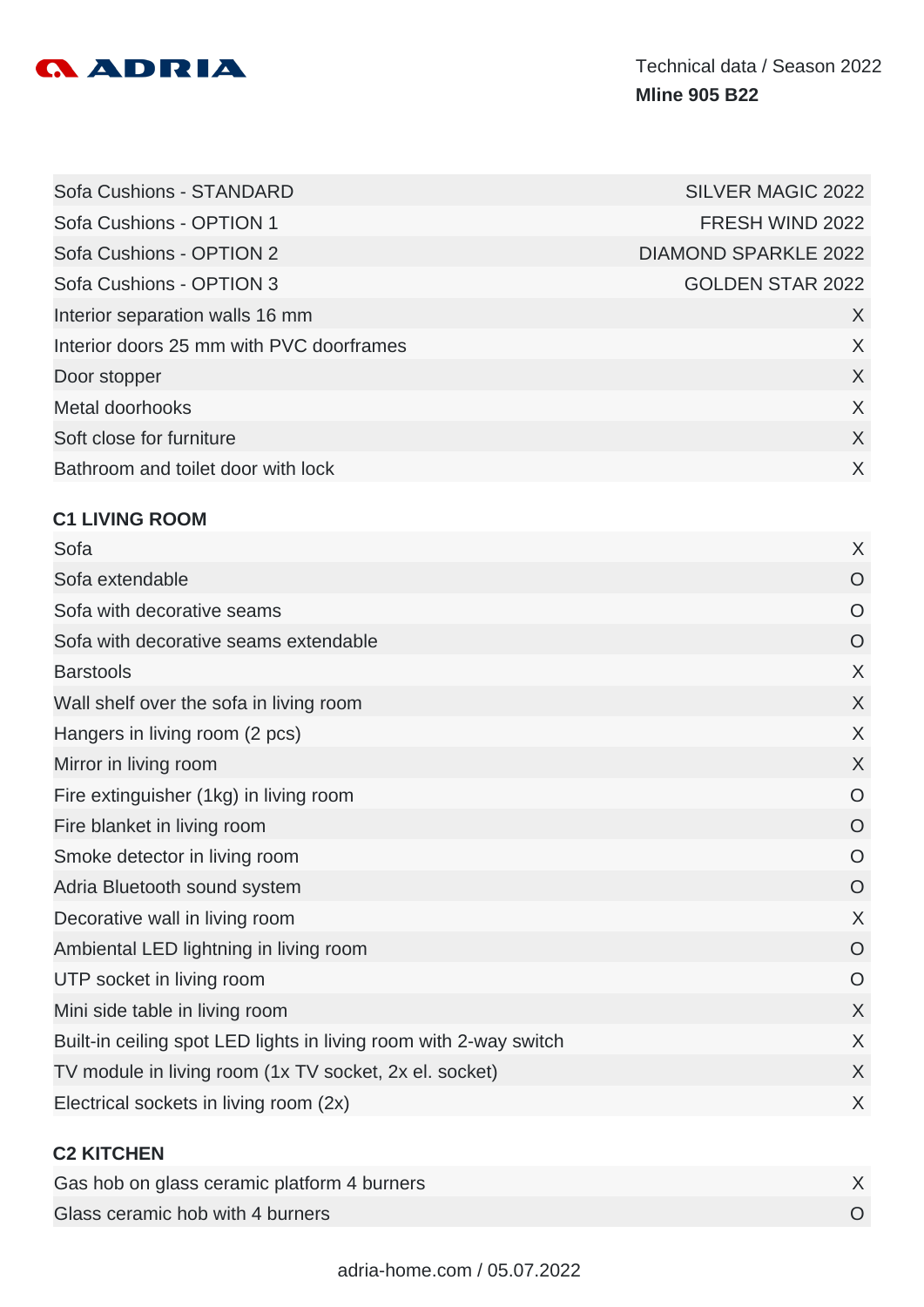

| O              |
|----------------|
| O              |
| X              |
| $\chi$         |
| $\overline{O}$ |
| X              |
| $\overline{O}$ |
| $\Omega$       |
| O              |
| $\Omega$       |
| O              |
| X              |
| $\overline{O}$ |
| X              |
| X              |
| O              |
|                |

#### **C3 MASTER BEDROOM**

| Double bed with slatted bed base                     | 160 x 200      |
|------------------------------------------------------|----------------|
| Foam mattresses (25 kg/m2) in master bedroom         | X              |
| Foam mattresses (35 kg/m2) in master bedroom         | $\circ$        |
| Wooden bed upholstery in master bedroom              | O              |
| Upholstered bed in master bedroom                    | O              |
| Ottoman upholstered bed in master bedroom            | O              |
| Ottoman bed with wooden upholstery in master bedroom | $\circ$        |
| Wooden headboard in master bedroom                   | X              |
| Upholstered headboard in master bedroom              | O              |
| Bedside tables in master bedroom                     | X              |
| Wall shelf over the bed in master bedroom            | X              |
| Decorative wall panel above shelve in master bedroom | $\overline{O}$ |
| Cupboards over the bed in master bedroom             | $\circ$        |
| Wardrobe in master bedroom                           | X              |
| Hangers in master bedroom (2 pcs)                    | X              |
| Mirror in master bedroom                             | X              |
| Safe in master bedroom                               | $\circ$        |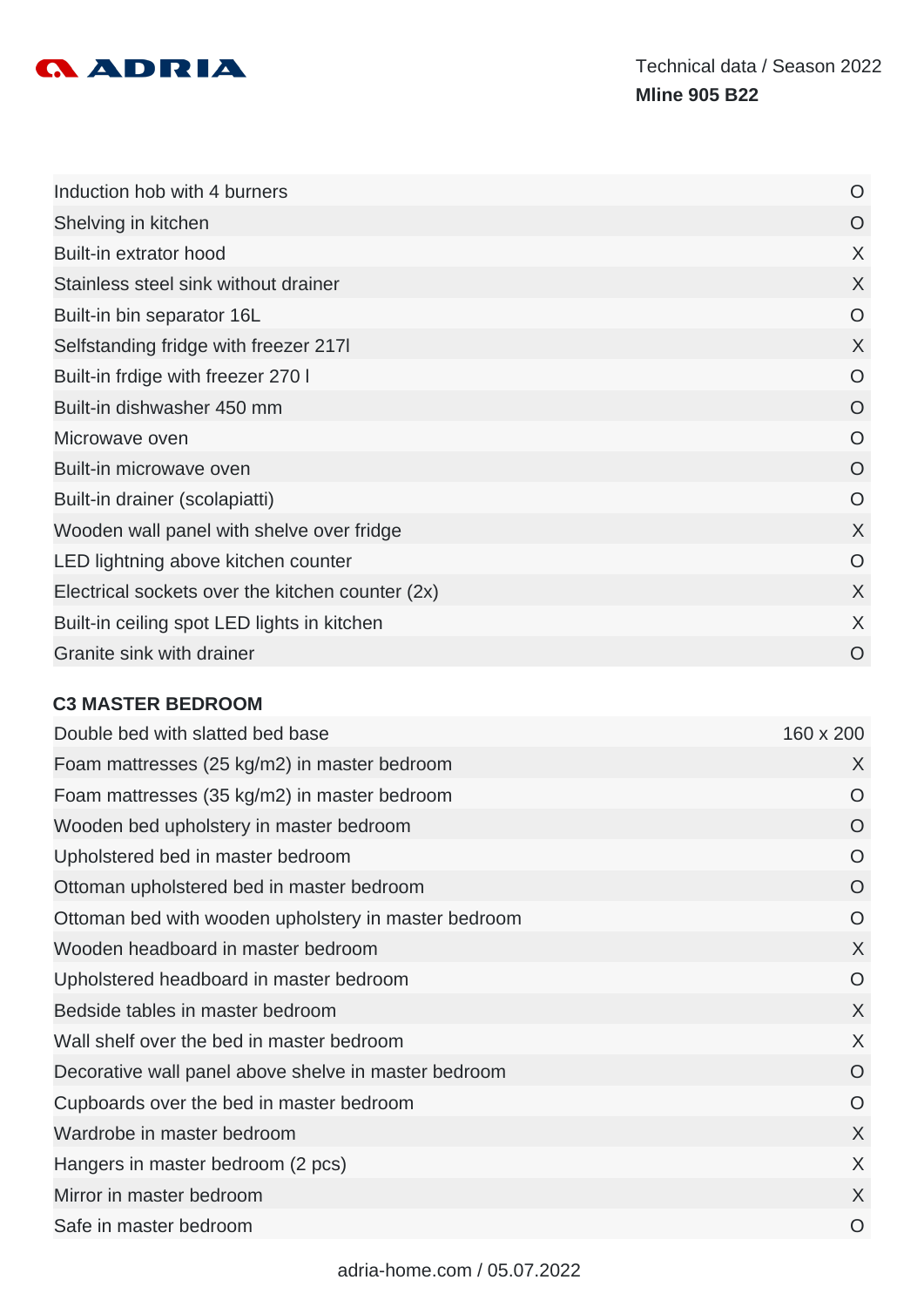

| TV module in master bedroom (1x TV socket, 2x socket)                |          |
|----------------------------------------------------------------------|----------|
| Built-in ceiling spot LED lights in master bedroom with 2-way switch | X        |
| Ambiental LED lightning under the shelf in master bedroom            | $\Omega$ |
| Reading LED lights in master bedroom                                 | X        |
| Electrical sockets in master bedroom (2x)                            | X.       |
| USB charging modules in master bedroom $(2 \times C, 2 \times B)$    | $\Omega$ |
| UTP socket in master bedroom                                         |          |

#### **D1 WATER AND GAS**

| External connector to water facilities with pressure regulator     | $\sf X$  |
|--------------------------------------------------------------------|----------|
| Additional connection to central wastewater system for toilet tank | O        |
| PVC water pipes Speedfit®                                          | $\sf X$  |
| Central waste water outlet                                         | O        |
| Water filter in technical box                                      | O        |
| External access to water heater                                    | X        |
| Gas water heater Vaillant 11I natural push                         | X        |
| Gas connectionin in box: Propan/Butan 30 mBar                      | $\sf X$  |
| External gas connection: Methan                                    | O        |
| Electrical water heater 50                                         | O        |
| Electrical water heater 80I                                        | O        |
| Electrical water heater 1001                                       | $\Omega$ |
| External gas connection: Propan/Butan 30 mbar                      | $\Omega$ |
| External gas connection: Propan/Butan 50 mbar                      | O        |
|                                                                    |          |

#### **D2 ELECTRICITY**

| White flush mounted installations, sockets and switches |  |
|---------------------------------------------------------|--|
| External connection 32A, 250V, 2P+E                     |  |
| External connection 32A, 400V, 3P+N+E                   |  |
| Key lock                                                |  |

#### **E1 EXTERIOR EQUIPMENT**

| Awning LED light                                       |  |
|--------------------------------------------------------|--|
| External socket - matching colour of windows and doors |  |
| External socket under chassis                          |  |
| Terrace                                                |  |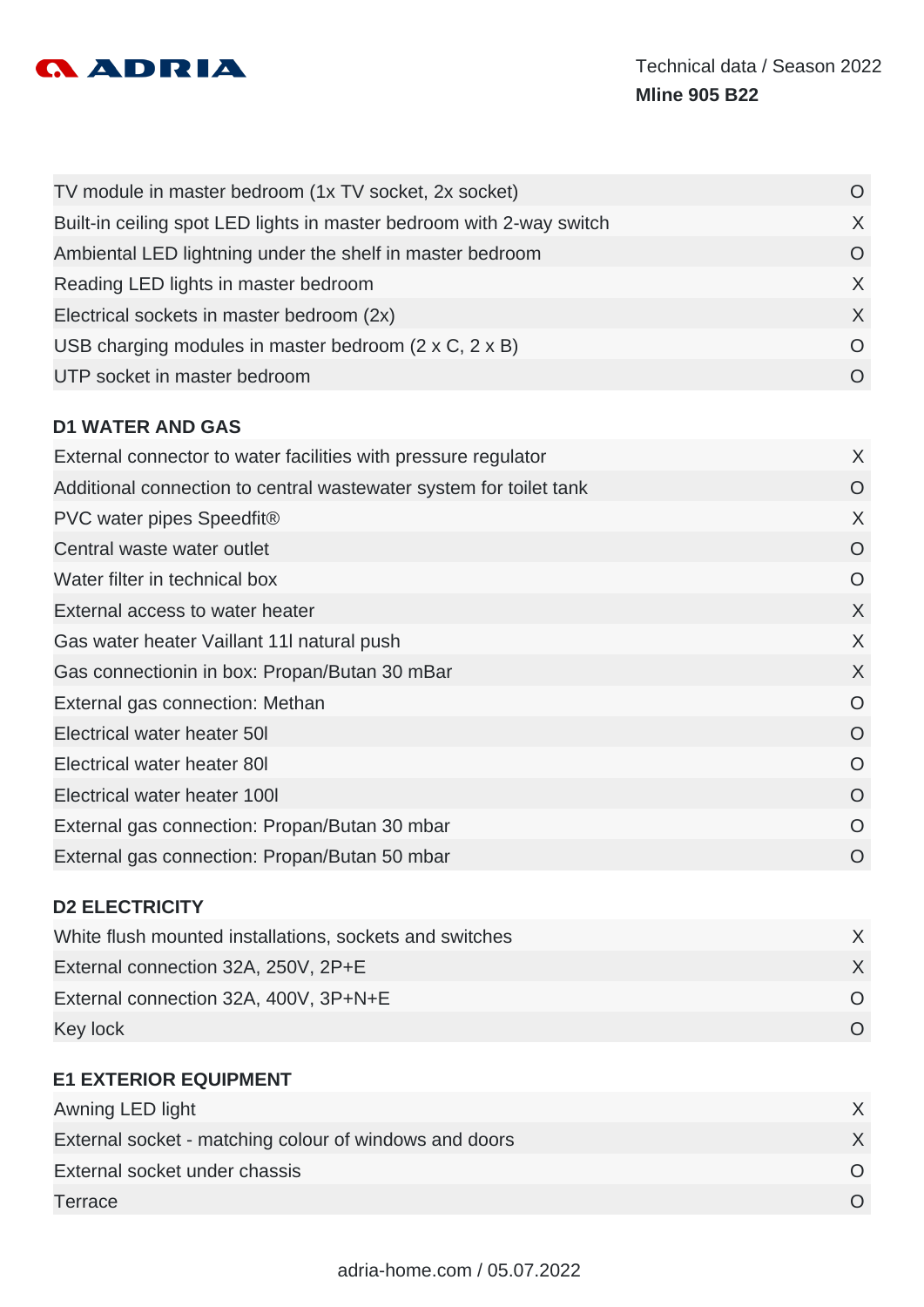

#### **D4 HEATING AND COOLING**

| <b>Preinstallation for Airconditioning</b>               | X         |
|----------------------------------------------------------|-----------|
| <b>Airco Card</b>                                        | O         |
| Airco sensors for entrance door                          | $\Omega$  |
| Airco sensors for all windows except bathrom             | O         |
| Air-conditioning white - mono split                      | $\Omega$  |
| Electrical heater in living room                         | O         |
| Electrical heater in master bedroom                      | $\Omega$  |
| Electrical towel heater in bathroom                      | $\Omega$  |
| Additional control of underfloor heating in the bathroom | $\Omega$  |
| Electrical heater in children's room 2                   | O         |
| Electrical heater in children's room                     | $\bigcap$ |
|                                                          |           |

#### **D3 MULTIMEDIA**

| TV holder                           |  |
|-------------------------------------|--|
| TV holder with double fold function |  |
| LED TV 32 inch                      |  |

#### **E1 OPTION PACKAGES**

| Premium package Mline |  |
|-----------------------|--|
|-----------------------|--|